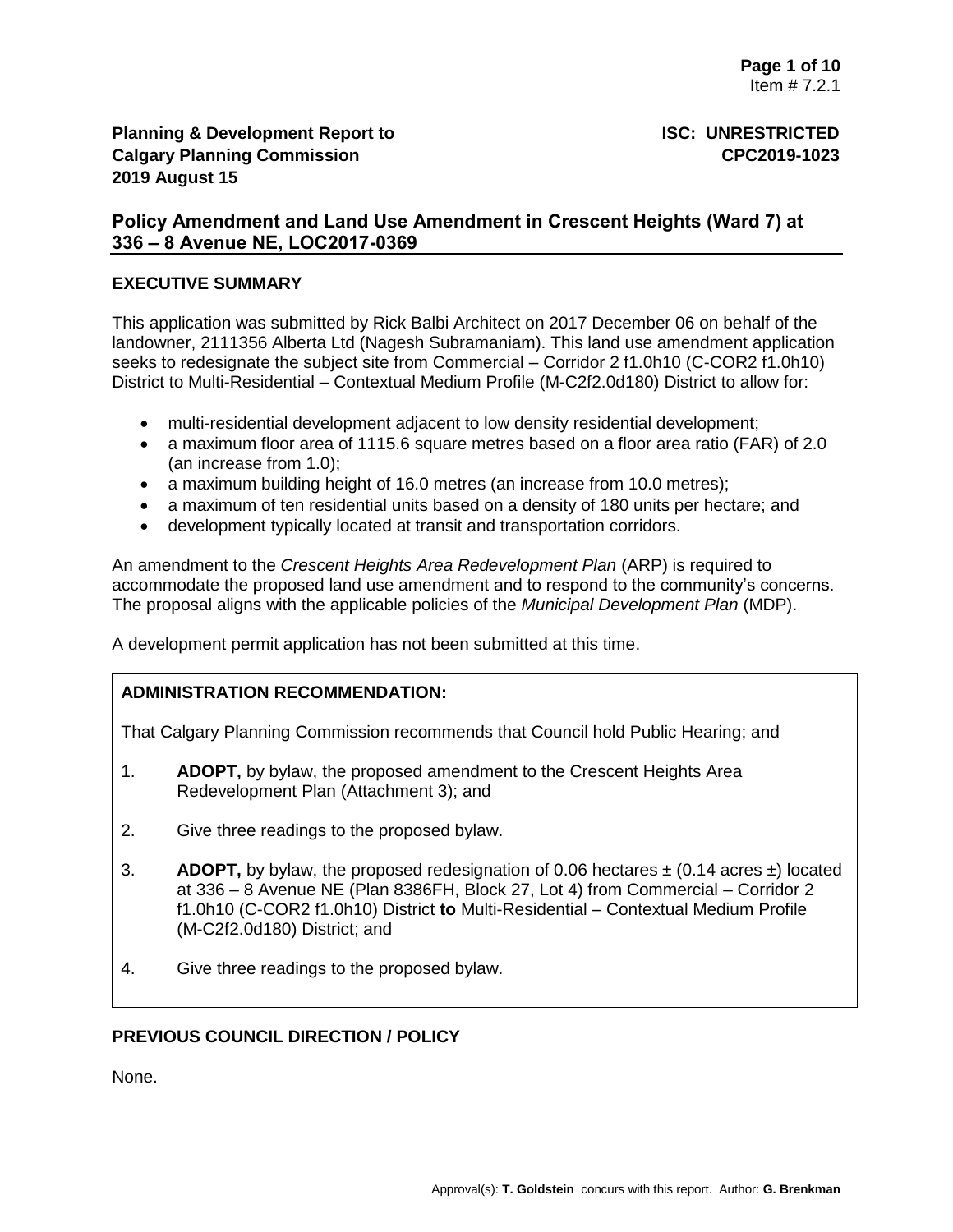## **BACKGROUND**

This land use amendment application was submitted by Rick Balbi Architect on 2017 December 6 on behalf of the landowner, 2111356 Alberta Ltd (Nagesh Subramaniam). The applicant's submission (Attachment 1) indicates their intent to develop a three-storey (approximately 10 metre) multi-residential development with no more than ten residential units. Concept plans for the future development permit application are attached in Attachment 4.

As discussed under the Investigation: Alternatives and Analysis section of this report, the application originally considered various commercial and mixed-use land use districts to implement the subject site's designation of Local Commercial as stipulated in the *Crescent Heights Area Redevelopment Plan* (ARP). Through conversations with the community and Crescent Heights Community Association, the application was amended to the Multi-Residential – Contextual Medium Profile (M-C2) District. A floor area ratio (FAR) modifier of 2.0, as well as a density modifier of 180 units per hectare were added to restrict the number of dwelling units, and limit the potential for a building on the site to be developed to the maximum 16.0 metres allowed in the M-C2 land use district.

The site is subject to the policies of the *Crescent Heights Area Redevelopment Plan* (ARP). Although a map amendment to the ARP is required to allow for the land use amendment, the redevelopment proposal aligns with the applicable policies of the *Municipal Development Plan*.

The Crescent Heights Community Association provided a letter in support of the amendment to a residential-only (M-C2f2.0d180) district. The letter of support is attached in Attachment 2.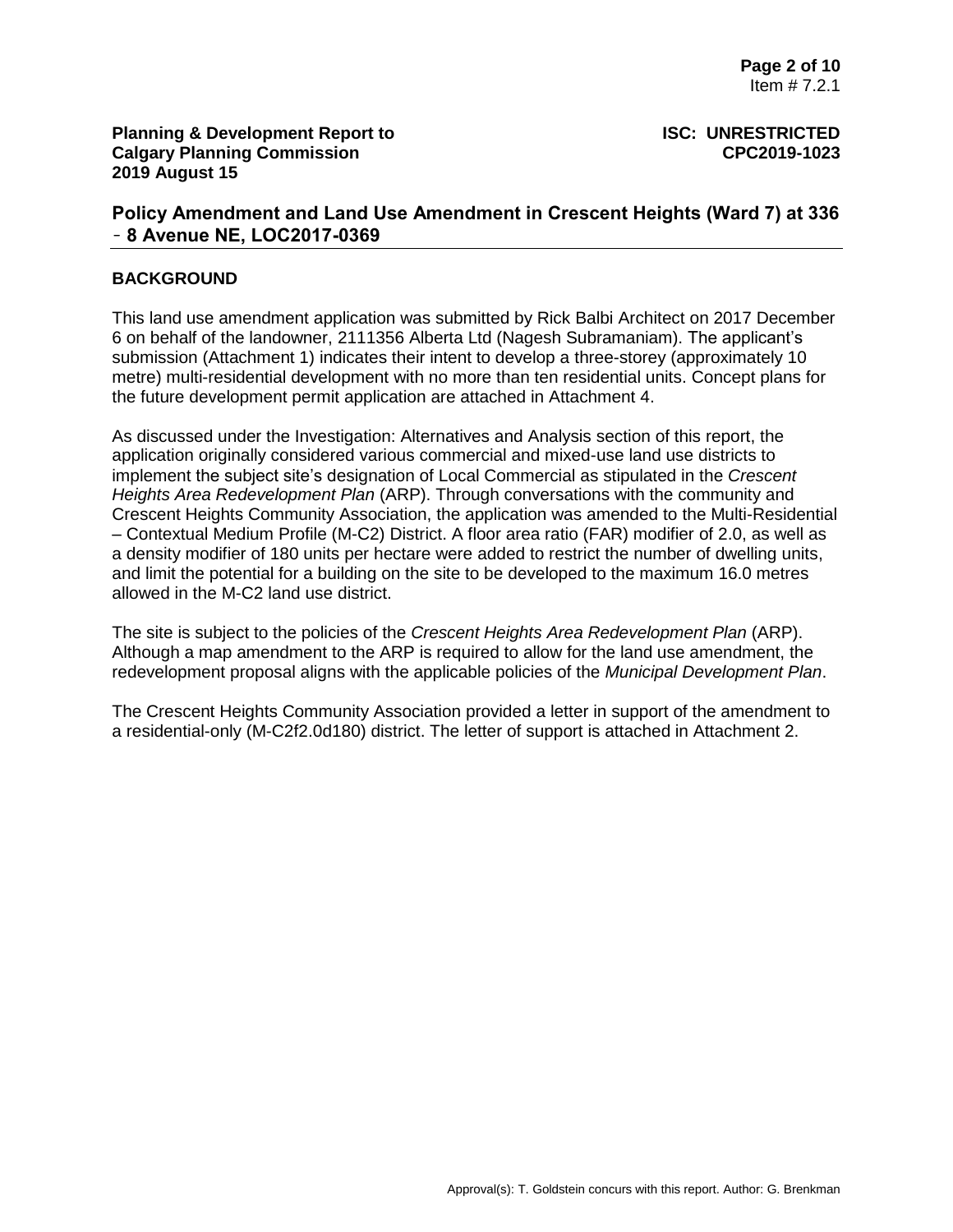## **Planning & Development Report to <b>ISC: UNRESTRICTED Calgary Planning Commission CPC2019-1023 2019 August 15**

# **Policy Amendment and Land Use Amendment in Crescent Heights (Ward 7) at 336**  – **8 Avenue NE, LOC2017-0369**

## **Location Maps**

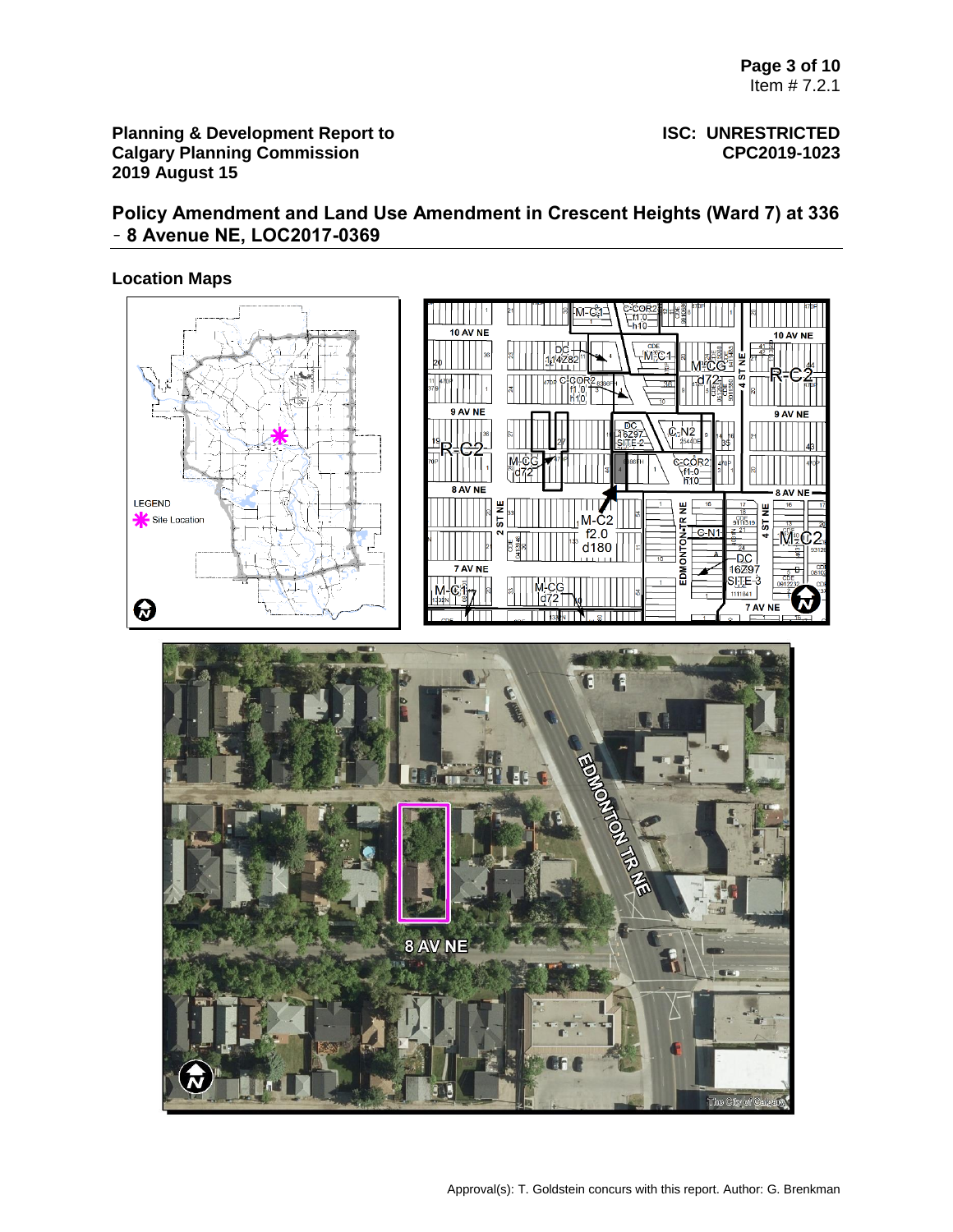## **Site Context**

The community of Crescent Heights, specifically where the subject site is located is in close proximity to Edmonton Trail, contains a mix of residential and commercial uses which are primarily of low density and lower heights. This section of Edmonton Trail NE, south of 16 Avenue NE, is experiencing new infills and developments with a mix of both residential and commercial uses.

The subject site is located on a block of four parcels designated Commercial – Corridor 2 (C-COR2) on the north-western corner of the intersection between 8 Avenue NE and Edmonton Trail NE. The site is the fourth parcel in from Edmonton Trail and bordered by two rear lanes along the northern and western property lines. The subject site is vacant at this time.

Surrounding uses consist of the following:

- North a gravel lane adjacent to commercial uses designated in the ARP for local commercial;
- South commercial uses along Edmonton Trail NE and low-density residential uses across 8 Avenue NE from the site – designated in the ARP for low-density residential;
- West a gravel lane (side) and single detached dwellings across the lane; and
- East single detached dwellings designated in the ARP for local commercial uses.

Further to the west of the subject site on the same street block are several Multi-Residential – Contextual Grade-Oriented (M-CG) lots designated in the ARP as Low Density Multi Dwelling.

Vehicular access to the subject site is from the rear lane along the northern property line and connects with Edmonton Trail NE, 2 Street NE and both 8 and 9 Avenues NE.

There has been no change in the population of Crescent Heights since its peak in 2018, as indicated in *Figure 1* below.

| <b>Crescent Heights</b>            |       |
|------------------------------------|-------|
| <b>Peak Population Year</b>        | 2018  |
| Peak Population                    | 6,598 |
| 2018 Current Population            | 6,197 |
| Difference in Population (Number)  |       |
| Difference in Population (Percent) | ሰ%    |

*Figure 1: Community Peak Population*

Source: *The City of Calgary 2018 Civic Census*

Additional demographic and socio-economic information may be obtained online through the [Crescent Heights](http://www.calgary.ca/CSPS/CNS/Pages/Social-research-policy-and-resources/Community-profiles/Crescent-Heights-Profile.aspx) community profile.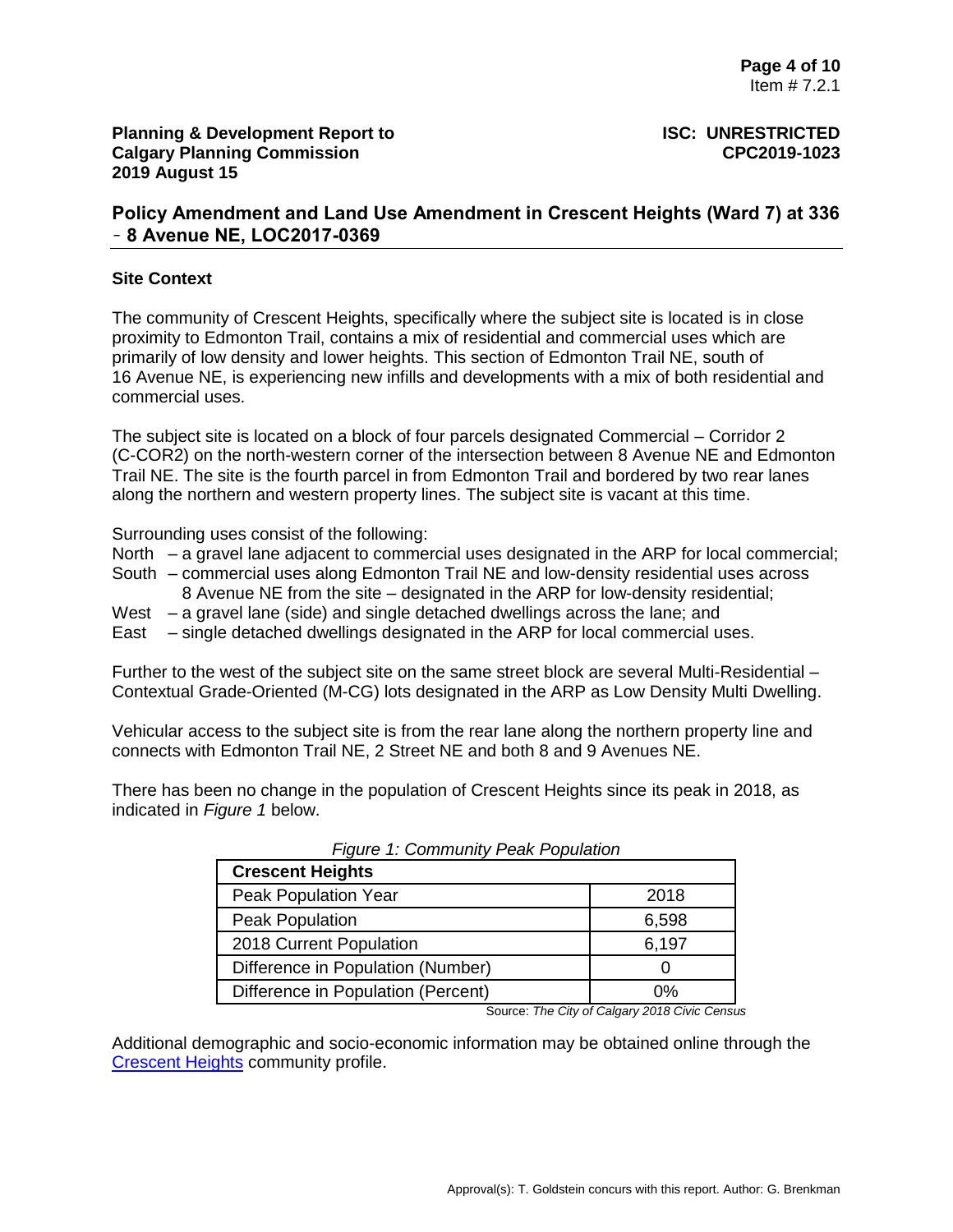# **INVESTIGATION: ALTERNATIVES AND ANALYSIS**

The proposed M-C2f2.0d180 District allows for a multi-residential building of medium density and medium height that has the ability to provide a compatible transition between the anticipated commercial uses along Edmonton Trail NE and the low-density residential uses to the west, either as single detached dwellings or potential future semi-detached dwellings.

The proposed M-C2 District allows for up to ten residential units at a maximum building height of 16 metres on the subject site; however, the proposed density modifier of d180 (10 units) makes a building of 16 metres unlikely. Although a development permit application has not been submitted concurrently with this land use amendment application, the concept plans for a tenunit building provided by the applicant in Attachment 4 indicates a maximum three-story building at approximately 10 metres.

Although a minor map amendment to the ARP is required to accommodate this proposal, the ARP amendment does not propose a higher intensity land use than already existing on the site in terms of Map 2 – Land Use Policy of the Crescent Heights ARP. The ARP amendment proposes for the additional use of Medium Density Multi Dwelling in addition to the existing Local Commercial land use designation.

### **Planning Considerations**

The following sections highlight the scope of technical planning analysis conducted by Administration.

### *Land Use*

The existing Commercial – Corridor 2 f1.0h10 (C–COR2 f1.0h10) District is intended to be characterized by commercial buildings on both sides of streets, and buildings located varying distances from streets with limited automotive uses. The C–COR2 District is also intended to have primary access for motor vehicles to parcels from streets and lanes.

The application was originally submitted for a redesignation to the Commercial – Corridor 1 (C-COR1) District. However, through the application review and public outreach process, various commercial and mixed-use land use districts were considered, without success, to implement the *Crescent Heights ARP*'s classification of Local Commercial for the subject site.

The consideration of a commercial or mixed-use district, allowing for the applicant's proposal for a mixed-use development, was hindered by policies in the ARP under Section 4.3.6 – Expansion of Commercial Uses. The land use policies state the following:

1. Commercial redevelopment along Edmonton Trail must be oriented to Edmonton Trail rather than the avenues. Therefore, commercially designated parcels separated from Edmonton Trail must be consolidated with parcels having Edmonton Trail frontage prior to development.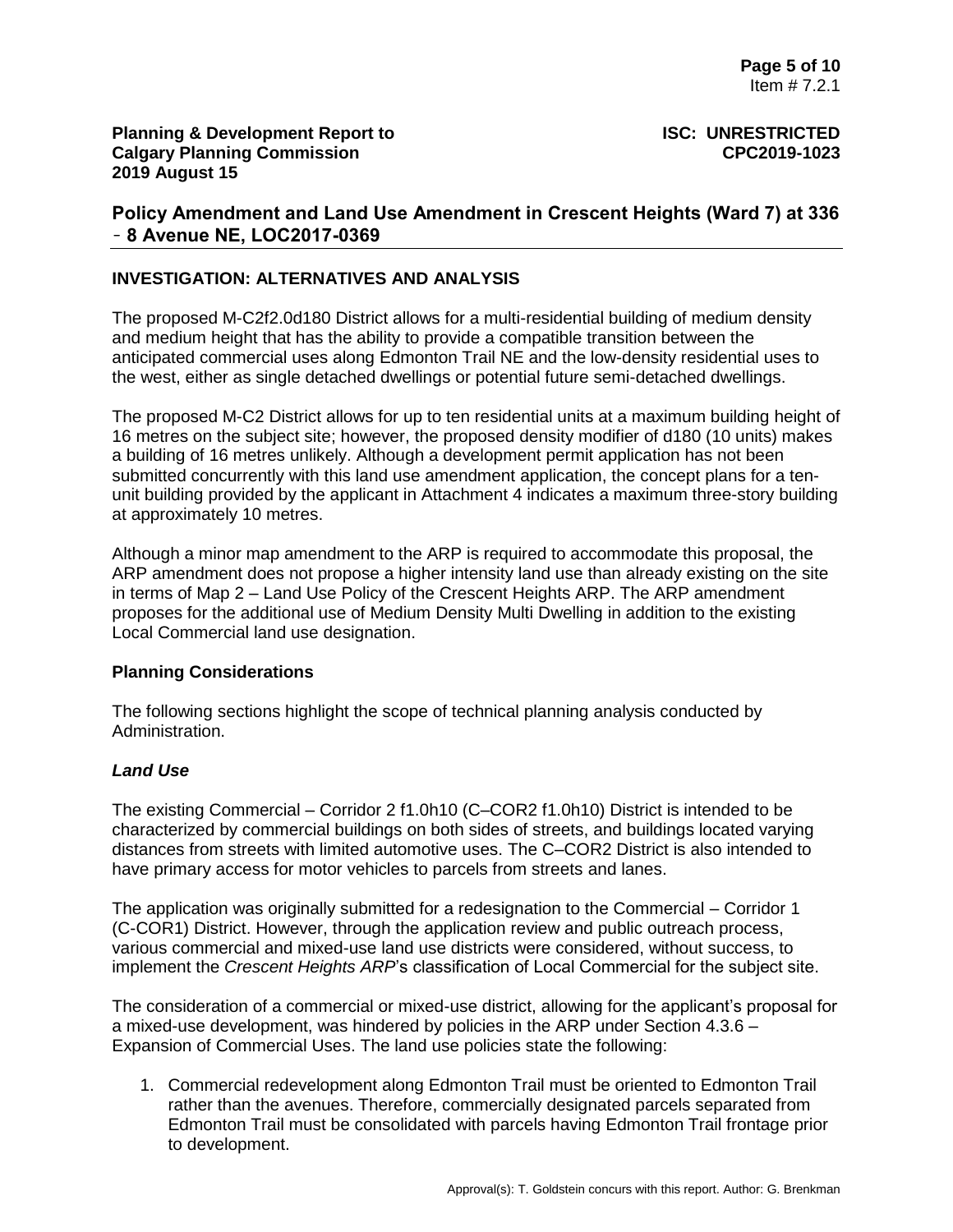2. Access to new commercial development must be from Edmonton Trail or within 10 metres of Edmonton Trail on the avenue.

Since the land ownership of the parcels adjacent to Edmonton Trail NE did not allow for a consolidation and comprehensive development of the whole block, the applicant proposes an amendment to the ARP to allow for commercial frontage onto 8 Avenue NE. This ARP amendment is strongly opposed by the community. Through ongoing public outreach and conversations with the Community Association and Administration, the applicant proceeded to amend the application to the Multi-Residential – Contextual Medium Profile (M-C2) District; a residential-only land use district that would allow for a multi-residential development.

The M-C2 District has a maximum building height of 16 metres but does not allow for a decrease in the maximum building height through a height modifier. To allow for a contextually sensitive development, the applicant included a floor area ratio (FAR) modifier and a density modifier to restrict the number of dwelling units to ten and limit the potential for a building on the site to be developed to the maximum 16 metres allowed in the M-C2 District.

To provide some certainty to the community that a 16-metre building may not be viable for development, a density modifier (d180) was included to limit the number of units to ten dwelling units as proposed in the applicant's concept plans (Attachment 4).

Subject to the amendment of the land use district to the M-C2f2.0d180 District, the Community Association provided a letter of support (Attachment 2) and Administration believes the ARP amendment and LUA is appropriate given the site and scale.

# *Development and Site Design*

Future development on this site will be evaluated against the rules of the proposed M-C2f2.0d180 District to guide the built form in relation to use, height, massing and landscaping. Other key factors that will be important to address include:

- ensuring an engaging built interface and grade orientation along 8 Avenue NE;
- emphasizing individual at-grade entrances;
- respecting the residential context and privacy of adjacent residential uses to the west and south of the site;
- providing adequate on-site parking; and
- ensuring vehicular access and garbage pick-up is from the rear lane.

# *Environmental*

There are no environmental concerns associated with the subject site or this proposal.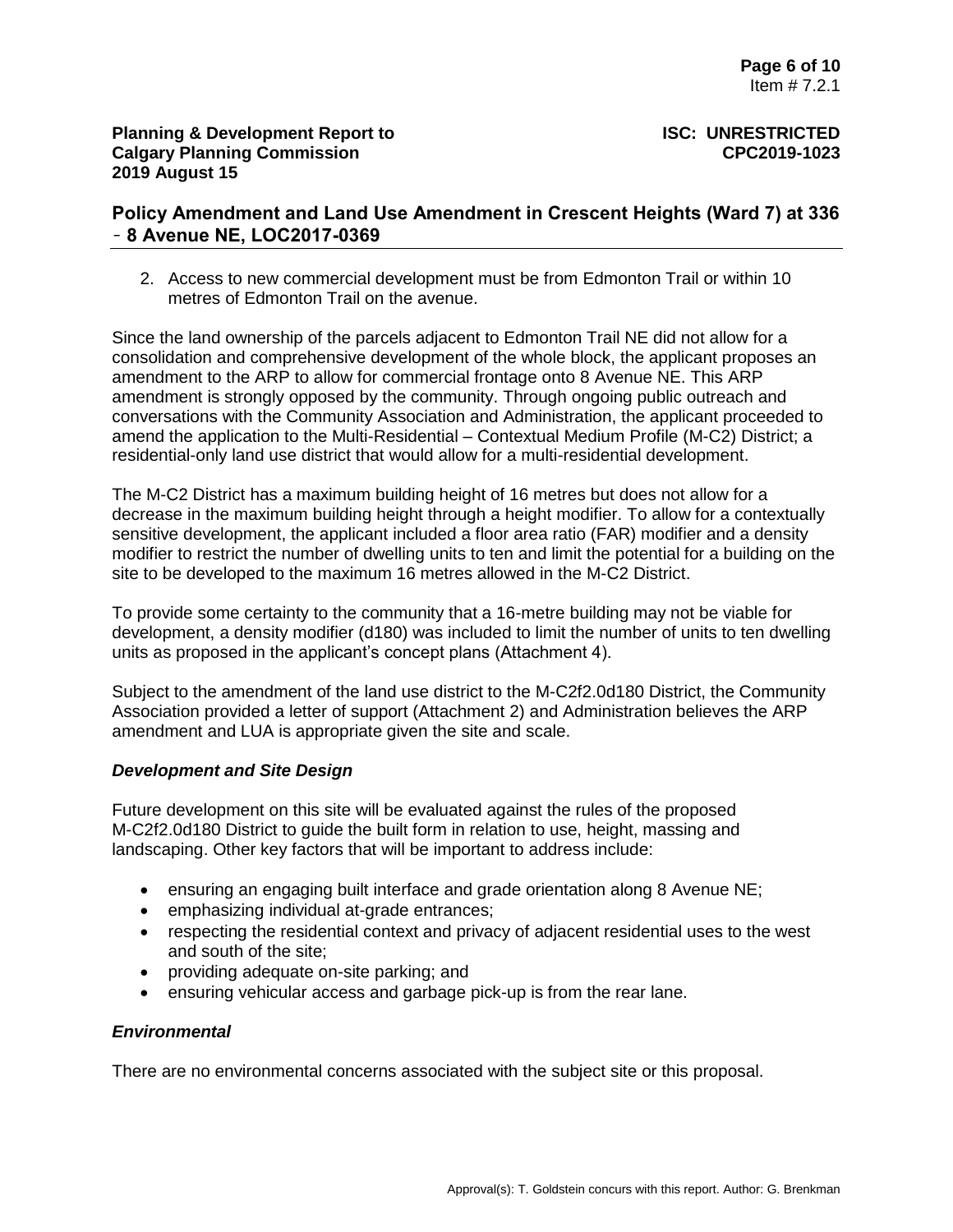## *Transportation*

A Transportation Impact Assessment and parking study were not required as part of this land use amendment application. Eight Avenue NE is classified as a Collector Road according to the Road and Street Network Map (Map 3) of the *MDP*. Vehicular access to the site is provided via the rear lane along the northern property line of the site and parking is restricted by Residential Parking Permit M directly adjacent to the site on 8 Avenue NE.

Calgary Transit bus stop locations are available approximately 95 metres to the east of the subject site on Edmonton Trail NE. Primary Transit Network BRT bus stop locations are located approximately 550 metres to the west of the subject site on Centre Street.

### *Utilities and Servicing*

Water, sanitary, and storm sewer mains are available and can accommodate the potential redevelopment of the site without the need for off-site improvements. The specific servicing arrangements and stormwater management will be reviewed and evaluated in detail as part of the future development permit process.

### **Stakeholder Engagement, Research and Communication**

In keeping with Administration's standard practices, this application was circulated to relevant stakeholders and notice posted onsite. Notification letters were sent to adjacent land owners and the application has been advertised online.

Administration received 10 letters of opposition to the initial application and the Crescent Heights Community Association expressed opposition to the application based on the community's response. The objections to the application can be summarised as opposition to the commercial development of the subject site and potential commercial retail units fronting onto 8 Avenue NE. Further concerns were raised in relation to parking for commercial units and access from 8 Avenue NE.

The applicant held an open house on 2018 December 18 which was attended by local residents, the Community Association and Administration. Comments received at the open house can be summarised as follows:

- support for a ten-unit multi-residential development with no commercial units;
- support for a residential-only land use district;
- no commercial fronting onto 8 Avenue NE;
- prefer a maximum of three storeys for a residential development; and
- retain the boulevard trees.

Subsequent to the open house and meetings with the Community Association, the applicant amended the application and the Crescent Heights Community Association provided a letter of support for the amended application (Attachment 2).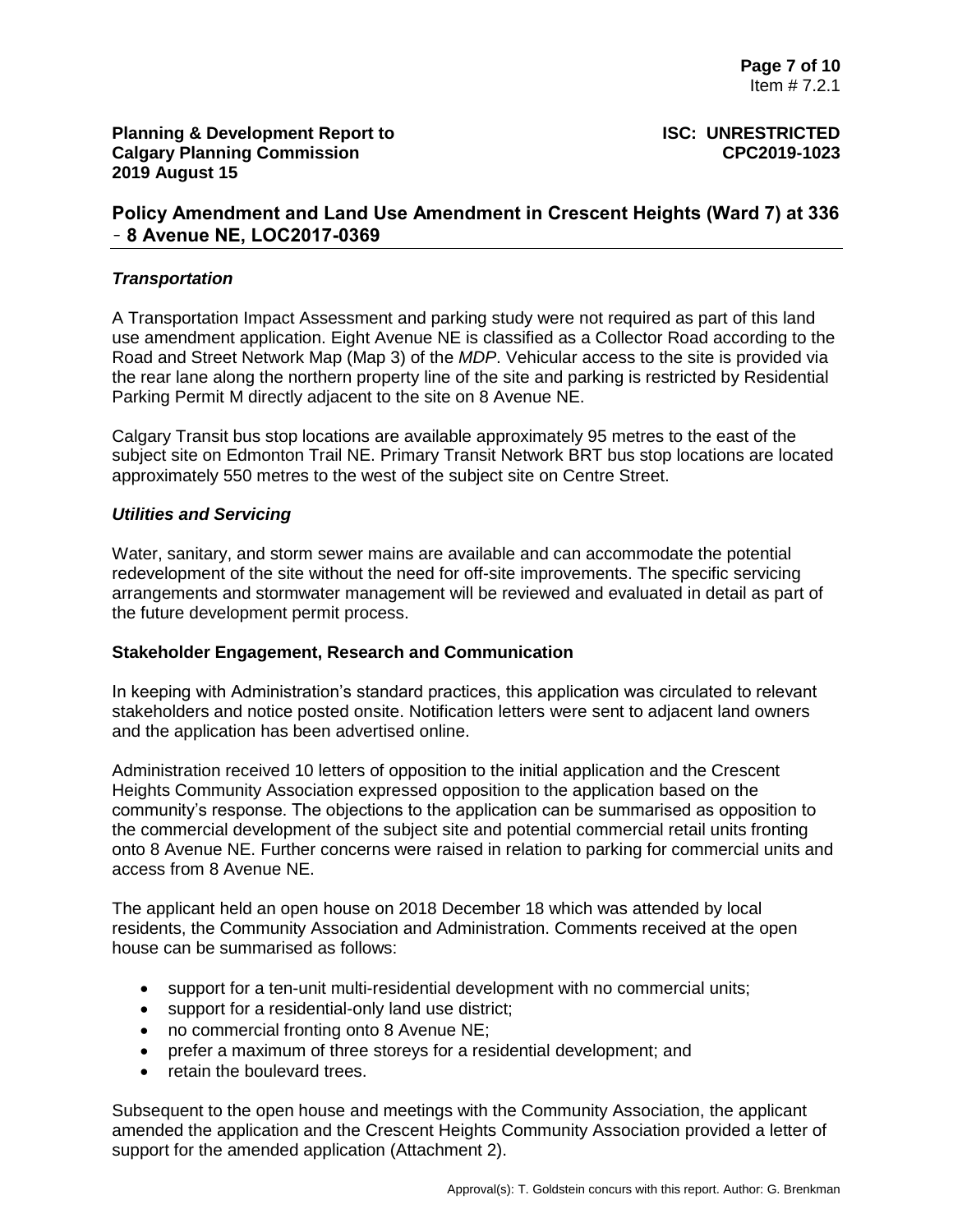# **Planning & Development Report to ISC: UNRESTRICTED Calgary Planning Commission CPC2019-1023 2019 August 15**

# **Policy Amendment and Land Use Amendment in Crescent Heights (Ward 7) at 336**  – **8 Avenue NE, LOC2017-0369**

Following Calgary Planning Commission, notifications for Public Hearing of Council will be posted onsite and mailed out to adjacent land owners. In addition, Commission's recommendation and the date of the Public Hearing will be advertised.

## **Strategic Alignment**

## *South Saskatchewan Regional Plan (2014)*

The recommendation by Administration in this report has considered and is aligned with the policy direction of the South Saskatchewan Regional Plan (SSRP) which directs population growth in the region to Cities and Towns and promotes the efficient use of land.

## *Interim Growth Plan (2018)*

The recommendation aligns with the policy direction of the *Interim Growth Plan.* The proposed policy and land use amendment build on the principles of the *Interim Growth Plan* by means of promoting efficient use of land, regional infrastructure, and establishing strong, sustainable communities.

### *Municipal Development Plan (Statutory – 2009)*

The subject parcel is located within the Urban Main Street typology of the *Municipal Development Plan*. The applicable *Municipal Development Plan* policies encourage a high level of residential and employment intensification. Urban Main Streets emphasize a mix of higher intensity residential and business uses that must be supported through the local area plan. The Urban Main Street encourages mixed use through a broad range of employment, commercial and retail uses as well as housing to accommodate a diverse range of the population.

The proposal is in keeping with the relevant *Municipal Development Plan* policies as the rules of the proposed M-C2 District, with modifiers, provide for a development form that will be sensitive to existing residential and commercial development in terms of height and built form.

### *Crescent Heights Area Redevelopment Plan (Statutory – 1997)*

The *Crescent Heights Area Redevelopment Plan* designates the subject parcel as within the Local Commercial area of the plan. The Local Commercial policy objectives of the ARP support the development of a healthy commercial corridor serving the local community and passing commuters however, Policy 4.3.6.2 of the ARP states that commercial redevelopment along Edmonton Trail must be oriented to Edmonton Trail rather than the avenues. Therefore, commercially designated parcels separated from Edmonton Trail NE cannot be redeveloped unless consolidated with parcels having Edmonton Trail frontage prior to development.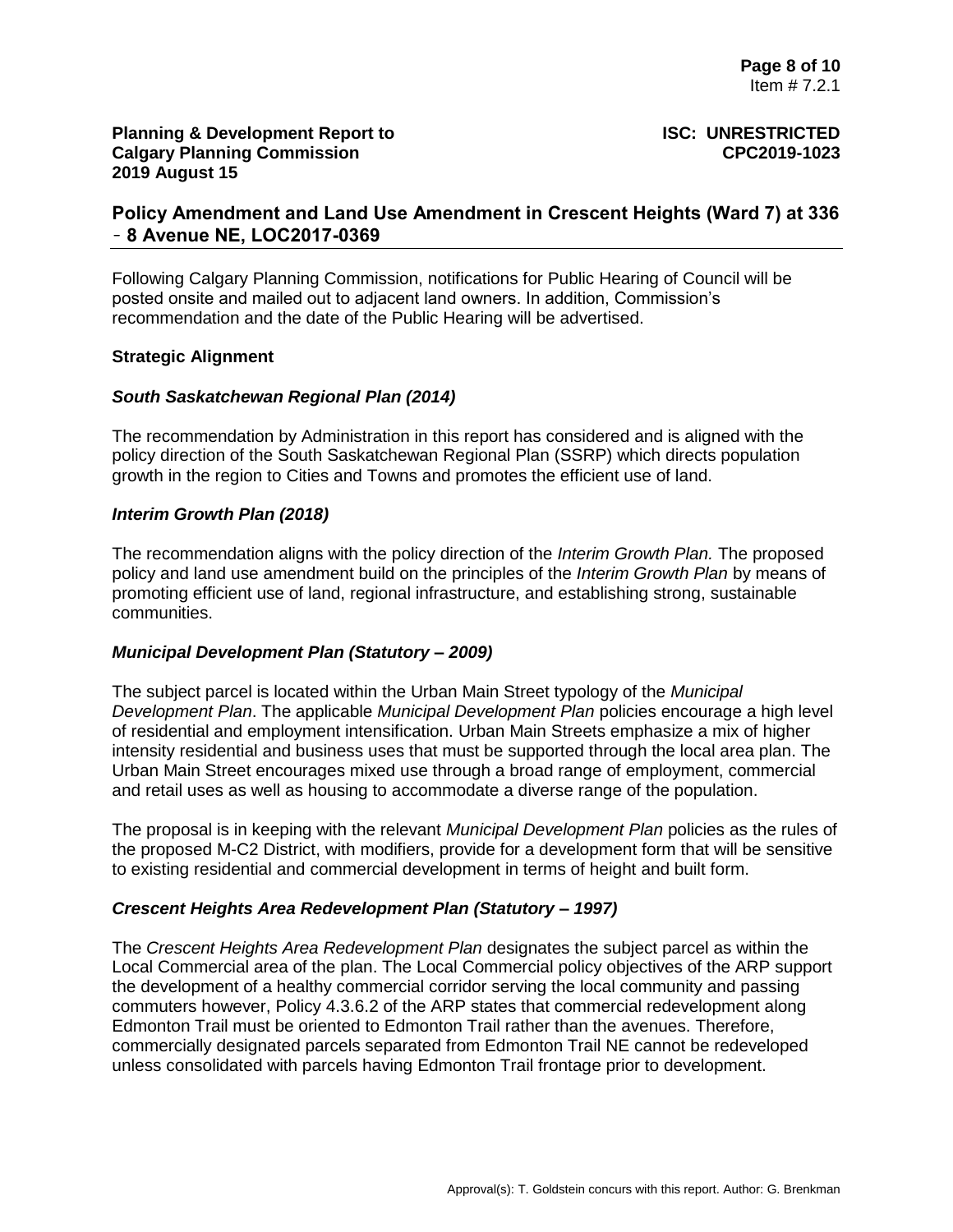The applicant's proposal to amend the ARP to allow commercial frontage onto 8 Avenue NE is strongly opposed by the community, Administration and the Community Association. To support the applicant's amended application for a residential-only land use district (M-C2), a modification to the ARP amendment is required to allow for the proposed residential only land use district.

The ARP amendment contains a minor map amendment to Map 2 – Land Use Policy as follows:

| <b>Existing Land Use Policy</b> | <b>Proposed Land Use Policy</b>                   |
|---------------------------------|---------------------------------------------------|
| <b>Local Commercial</b>         | Medium Density Multi Dwelling or Local Commercial |

The ARP map amendment is included in Attachment 3 to this report and is supported by the Crescent Heights Community Association.

# *Location Criteria for Multi-Residential Infill (Non-statutory – 2016)*

The proposed land use amendment meets most of the location criteria for Multi-Residential Infill Development, such as:

- $\bullet$  the subject site is situated within 100 metres of transit stops along Edmonton Trail NE;
- including transit stops on a primary transit route within 550 metres;
- $\bullet$  the subject site is situated on a collector road  $-8$  Avenue NE:
- the site is adjacent to three lots designated for commercial development (C-COR2);
- the site is in close proximity to Edmonton Trail designated a transit and transportation corridor; and
- the subject site gains vehicular access by means of a rear lane.

While these criteria are not meant to be used as a checklist, they do provide a framework in which we evaluate a parcel's appropriateness for intensification. These criteria together indicate that the subject site is an appropriate location for sensitive residential intensification.

# **Social, Environmental, Economic (External)**

This proposal will allow for additional residential density which will facilitate a more compact urban form that makes efficient use of land and existing infrastructure. The proposed ARP amendment and land use district allows for a wider range of housing types and as such, the proposed changes may better accommodate the housing needs of different age groups, lifestyles and demographics.

# **Financial Capacity**

# *Current and Future Operating Budget*

There are no known impacts to the current and future operating budgets at this time.